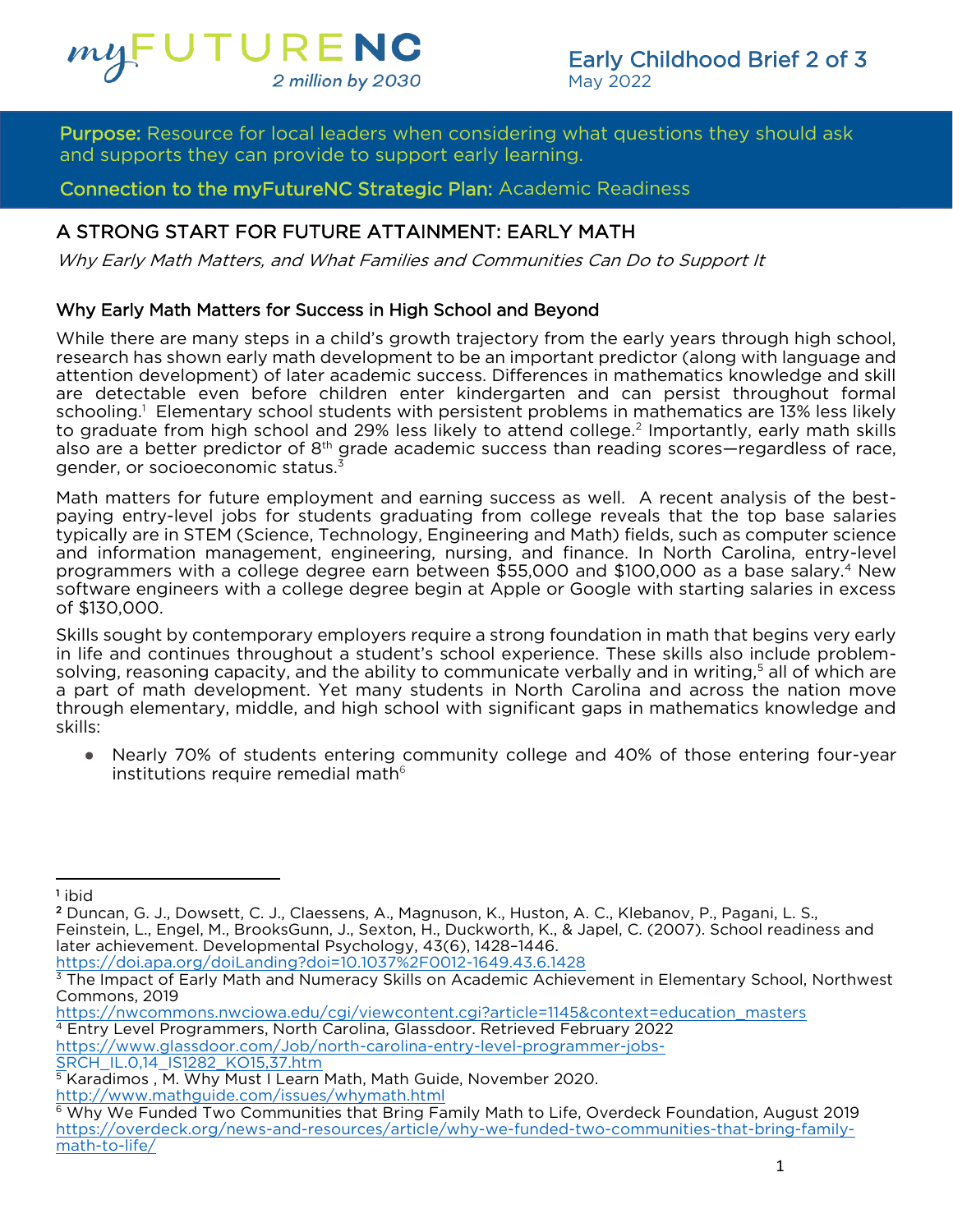

May 2022

- On the 2019 National Assessment of Educational Progress, only one in three North Carolina<br>4<sup>th</sup> and 8<sup>th</sup> graders demonstrated proficiency in math<sup>7</sup>
- → and 8th graders demonstrated pronciency in math<br>• On the 2021 North Carolina End-of-Grade mathematics test, just 24% of 3<sup>rd</sup> through 8<sup>th</sup><br>araders earned a "college- and career-ready" math score<sup>8</sup> graders earned a "college- and career-ready" math score<sup>8</sup><br>There are also important differences by income, geography, and race on North Carolina students'

math accomplishment: math accomplishment:

- Students in rural North Carolina communities score lower than urban and suburban students, and scores for non-white students typically lag behind scores for white students<sup>9</sup>
- and scores for non-white students typically lag behind scores for white students<br>• Only 10% of North Carolina students enrolled in the Free or Reduced-Price Meal Program<br>score at the college-and career-ready level in math<sup></sup>

score at the college-and career-ready level in math<sup>10</sup><br>Just as building a solid house requires a solid foundation and structural integrity for each floor above it, success in school, at work, and in life depends on solid early math development, with knowledge and skills added and practiced at each period of children's growth. and skills added and practiced at each period of children's growth.

### What We Know about Early Math Learning What We Know about Early Math Learning

## Math Skills and Knowledge at Entry to Kindergarten

To help families strengthen their children's earliest math enperiences, the North Carolina. Department of Public Instruction has developed a guide to math skills expected at kindergarten entry:<sup>11</sup>

- Count to 20
- Count a small group (up to 10 objects), point to each, and tell how many there are in all
- Instantly recognize how many objects are in a smaller group (three or less) without counting ● Identify which groups have more or less
- Recognize patterns, shapes, and order (first, next, and last)<br>● Begin to write numerals (one to five)
- Begin to write numerals (one to five)<br>● Begin to answer questions like "How
- Begin to answer questions like "How many do we need?" via counting and observation.

math skills expected at kindergarten entry,<sup>12</sup> including:<br>math skills expected at kindergarten entry,<sup>12</sup> including:

| Number<br>Sense             | • Sort and classify objects into sets according to size, color, shape, quantity,<br>etc.<br>Match objects using one-to-one correspondence<br>• Understand estimation terms such as <i>more</i> , fewer or the same<br>• Understand location/position terms such as <i>inside, outside, top</i> , and <i>bottom</i><br>Recognize and write the numbers 1 to 10<br>$\bullet$ |
|-----------------------------|----------------------------------------------------------------------------------------------------------------------------------------------------------------------------------------------------------------------------------------------------------------------------------------------------------------------------------------------------------------------------|
| Measurement                 | • Understand measurement terms such as <i>big/small, light/heavy</i> , and <i>more/less</i><br>Arrange two or more objects according to size<br>$\bullet$                                                                                                                                                                                                                  |
| Spatial Sense<br>& Geometry | • Understand and use spatial terms such as $in/out$ , bottom/top,<br>and<br>above/below                                                                                                                                                                                                                                                                                    |

<sup>&</sup>lt;sup>7</sup> [NAEP Report Card: 2019 NAEP](about:blank) Mathematics Assessment, The Nation's Report Card, 2012.<br>https://www.nationsreportcard.gov/highlights/mathematics/2019/g12/ and https://www.nationsreportcard.gov/highlights/mathematics/2019/

<sup>&</sup>lt;sup>8</sup> [College and Career Ready in Math, myFuture](about:blank)NC, 2021 https://dashboard.myfuturenc.org/academic-<br>readiness/college-and-career-ready-in-math/

 $\frac{9 \text{ ibid}}{2 \text{ biid}}$ 

<sup>&</sup>lt;sup>10</sup> ibid

 $11$  ibid

<sup>&</sup>lt;sup>12</sup> Mathematics Milestones, National Association for the Education of Young Children, April 2020 file:///C:/Users/janice/Downloads/Mathematics%20milestones.pdf file:///C://Users/janice/Downloads/Mathematics.com/2007/2008/2007/2009/2009/2009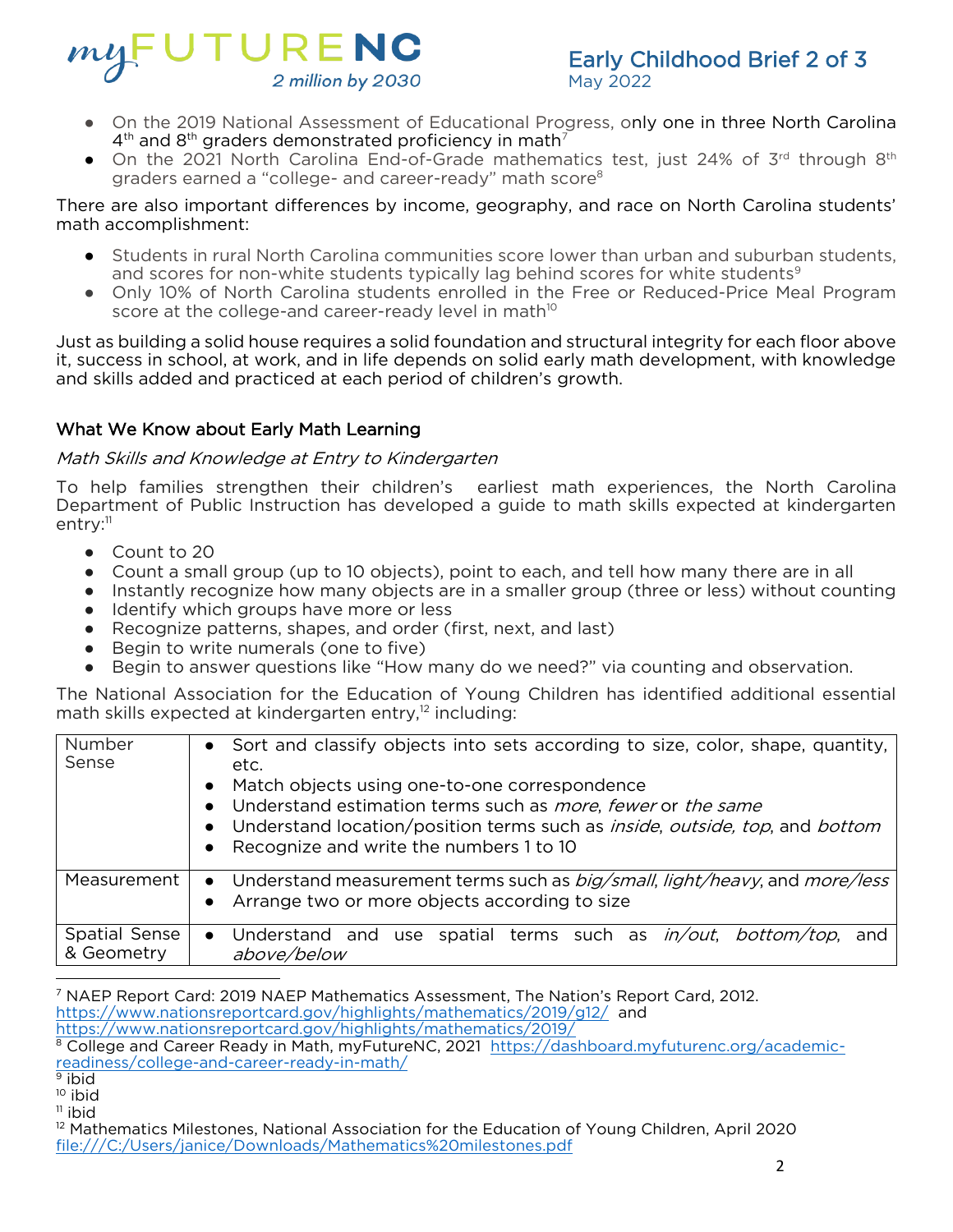

# Early Childhood Brief 2 of 3<br>May 2022

May 2022

|                                     | Identify and sort two-dimensional shapes (e.g., circle, square, triangle)<br>$\bullet$                                                                                                                                                                                                   |
|-------------------------------------|------------------------------------------------------------------------------------------------------------------------------------------------------------------------------------------------------------------------------------------------------------------------------------------|
| Patterning                          | Arrange sequences based on changing colors, sizes, or shapes<br>$\bullet$                                                                                                                                                                                                                |
| Data<br>Management<br>& Probability | • Compare objects using two features such as rough/smooth or big/small<br>• Understand and use probability terms such as <i>more likely</i> or <i>less likely</i> based<br>on personal experiences (e.g., chance of participating in a particular activity)<br>Sequence numbers in order |

# Getting There: Mathematics Learning before Kindergarten

As parents, caregivers, and preschool teachers know, this skill set does not magically emerge at the<br>age of five. It begins in infancy and develops within the context of simple interactions between very young children and the people and objects in the world around them. Talk, touch, eye-to-eye

*Becoming good at math begins long before a child enters school. Each of us is born to be a math person*.

> Economist Ron Ferguson Harvard Kennedy School

contact, bathing, singing, reading, and rocking are all parent-child interactions that provide the context for cognitive and emotional learning, language and, yes, math.

When parents or other caregivers name and then sort, order, and compare objects in ways their children can see and hear, early mathematical concepts are born.<sup>13</sup> This experience sometimes is called *math talk*, and through these exchanges, very young children "develop spontaneous, informal, and often preverbal ideas of more and less, big and small, pattern and position."<sup>14</sup>

# Adult and Societal Challenges Impact Early Math Learning

For some families, health, housing, safety, and economic challenges can negatively affect the tone<br>and frequency of these early parent-child interactions.<sup>15,16</sup> These challenges rob young children of the opportunity for "spontaneous concepts gained in everyday experience to grow upward to scientific concepts of early mathematics."<sup>17</sup> In fact, research suggests that fewer than 10% of children living in low-income circumstances can count to 20 at entry to kindergarten,<sup>18</sup> and that many arrive living in low-income circumstances can count to 20 at entry to kindergarten," and that many arrive<br>at kindergarten with millions fewer words than their economically advantaged peers.<sup>19</sup> at kindergarten with millions fewer words than their economically advantaged peers.19<br>19 November - China than the construction of the construction of the construction of the construction of the c

Young children also pick up on their parents' beliefs about math. Some of these parental beliefs<br>about math could themselves serve as a negative impact on their children. For example, some parents believe that math is less relevant than reading for success, or that the responsibility for math parents believe that math is very chosen that is also success. The reading for the responsibility for mathematical exclusively on the schools.<sup>20</sup>

<sup>13</sup> [Building STEM \(Science, Technology, Engineering, & Math\) Skills from Birth, Zero to Three, May 2](about:blank)017<br>https://cdn.coverstand.com/45474/424196/183a0faeee47de7def4dbabcc0b4df3037c0e4ad.pdf  $<sup>14</sup>$  Nurturing Mathematical Thinkers from Birth: The Why, What and How. Building STEM (Science,</sup> Technology, Engineering, & Math) Skills from Birth, Zero to Three, May 2017

https://cdn.coverstand.com/45474/424196/183a0faeee47de7def4dbabcc0b4df3037c0e4ad.pdf Nurturing Mathematical Thinkers from Birth, op cit

<sup>16</sup> What Causes the Word Gap? Financial Concerns may Systematically Suppress Child-directed Speech, National Library of Medicine 2020 https://pubmed.ncbi.nlm.nih.gov/34240510/ <sup>17</sup> Nurturing Mathematical Thinkers from Birth, op cit

<sup>18</sup> Commentary: Parents Read to Their Kids. Why Not Do Math Together? New Project Looks to Promote Family Math - and Help Close the Achievement Gap, The 74, April 2018

https://www.the74million.org/article/commentary-parents-read-to-their-kids-why-not-do-math-togetherhew-project-looks-to-promote-family-math-and-help-close-the-achievement-gap/

<sup>&</sup>lt;sup>19</sup> The Word Gap: The Early Years Make the Difference, National Association for the Education of Young Children, February-March 2014 https://www.naeyc.org/resources/pubs/tyc/feb2014/the-word-gap <sup>20</sup> School Daze: Average parent is no better at math or science than a 6th grader! Study Finds, September 2020 https://www.studyfinds.org/average-parent-math-science-sixth-grader/ 2020 https://www.studyfinds.org/average-parent-math-science-sixth-grader/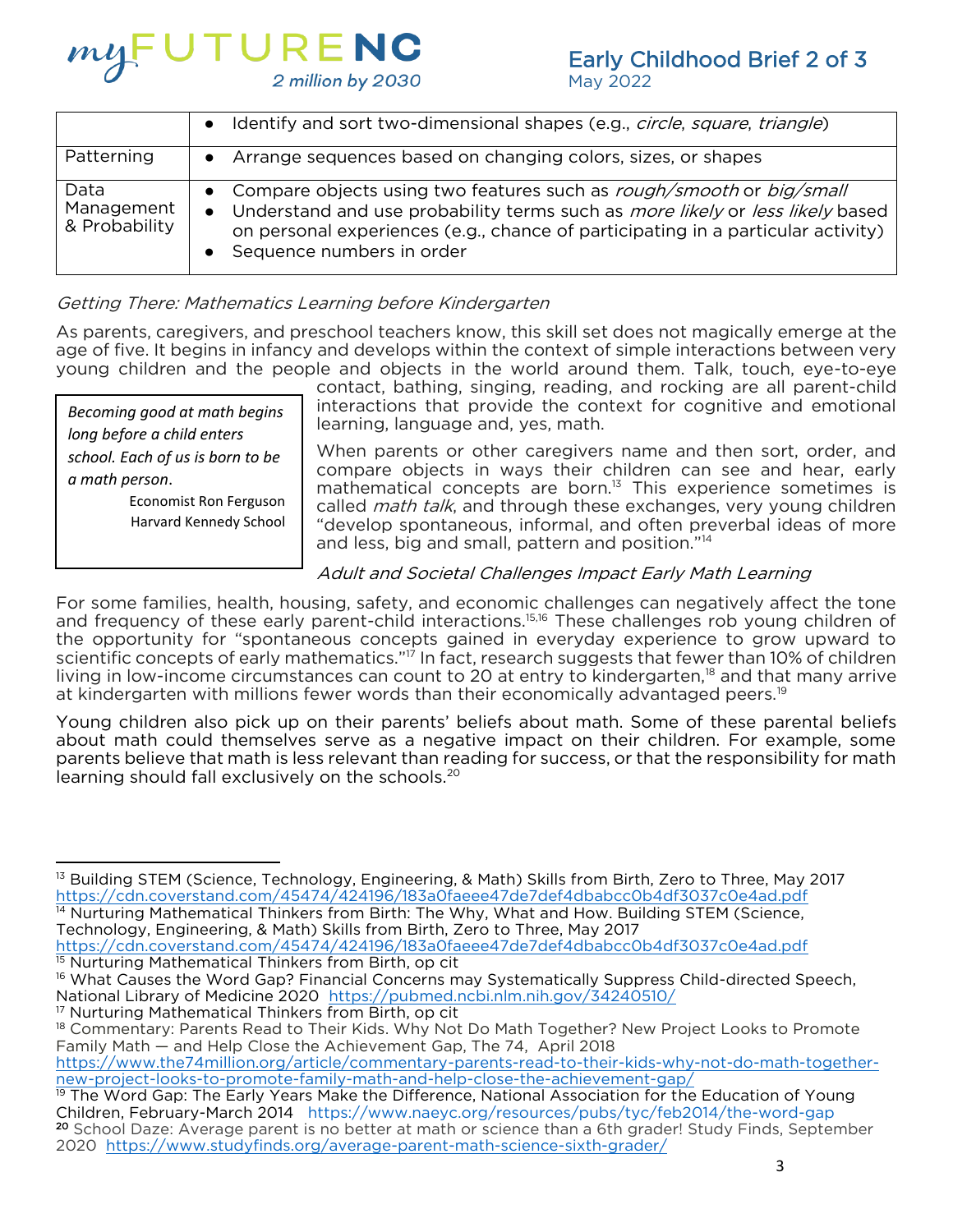

May 2022 Cometimes described as *parental math anxiety*) can be adopted by their children.<sup>21</sup> When students<br>bring these attitudes and anxiety with them to school, the result is lower levels of math learning.  $22$ bring these attitudes and anxiety with them to school, the result is lower levels of math learning.  $22$ ,

### $\frac{1}{\sqrt{2}}$  . The support  $\frac{1}{\sqrt{2}}$  of  $\frac{1}{\sqrt{2}}$  ,  $\frac{1}{\sqrt{2}}$  ,  $\frac{1}{\sqrt{2}}$  ,  $\frac{1}{\sqrt{2}}$  ,  $\frac{1}{\sqrt{2}}$  ,  $\frac{1}{\sqrt{2}}$  ,  $\frac{1}{\sqrt{2}}$  ,  $\frac{1}{\sqrt{2}}$  ,  $\frac{1}{\sqrt{2}}$  ,  $\frac{1}{\sqrt{2}}$  ,  $\frac{1}{\sqrt{2}}$  ,  $\frac{1}{\sqrt{2}}$  1. Learn How to Track Your Young Child's Development

Downloa[d and regularly use a fr](https://www.cdc.gov/ncbddd/actearly/milestones-app.html)ee developmental screening tool, like the Center for Disease<br>Control's Milestone Tracker App. If you see signs that your child's early math development lags behind expected developmental milestones, or if your child has special needs such as a delay in learning to talk, talk to your pediatrician. Also take advantage of North Carolina's Infant-Toddler Program, which can help refer you to a local early intervention service. This program also offers free resources to families, in English and Spanish, including a resource directory and a developmental milestones chart. In addition, there are 17 Children's Developmental Service Agencies across the state that support families at the community level.

# state that support families at the community level. 2. Make Time for Positive Math Interactions with Your Child

A free web video series, *The Basics*, provides many examples of ways parents can promote early brain development through intentional interactions with their infants and toddlers. For example, reading stories with rhymes, repetition, and numbers helps young children—even babies—learn basic math. When they are toddlers, use shape and color words and objects to help them compare. organize, and order. Name everything inside and outside and talk about its characteristics—and give your child an opportunity to respond by telling you what they see. Math happens everywhere.<sup>24</sup> The website also includes tips and resources for parents and community members.

website also includes tips and resources for parents and community members. 3. Access the Free Online Family Math Activities and Resources

[Make It Math, the Family Math Leadership Toolkit](https://nafsce.org/page/FM4Parents) [includ](https://cdn.ymaws.com/nafsce.org/resource/resmgr/family_math/parent_toolkit/make_it_math_-_at_home.pdf)es concrete information for parents [to build](https://cdn.ymaws.com/nafsce.org/resource/resmgr/family_math/parent_toolkit/make_it_math_-_community.pdf) everyday math knowledge for their children at home and when they are out and around in their community. These two resources include wonderful activities, checklists to track development, and other resources for parents.

In addition, the Erikson Institute has organized a rich family math library with many resources for promoting math concepts in children's earliest years. Examples of these resources include kitchen math, math with the birds, and best books for babies "to find math in their world." [math,](https://earlymath.erikson.edu/mathematical-structures-kitchen-math/) <u>math with the birds,</u> and <u>best books</u> for babies "to find math in their world."

# 4. Ask and Observe How Your Childcare and Preschool Program Promotes Early Math

After you have spent a little time with the resources above, take the ones you feel most comfortable<br>with to your childcare provider or preschool program and ask them these questions: How do you with to your childcare provider or preschool program and ask them these questions: How do you

(https://www.sciencedaily.com/releases/2018/01/180124131736.htm)

<sup>&</sup>lt;sup>21</sup> Math Anxiety: A Review of its Cognitive Consequences, Psychophysiological Correlates, and Brain<br>Bases. Cognitive *Cogn. Affect. Behav. Neurosci*. doi: 10.3758/s13415-015-0370-7; For example, in a recent survey, 65% of parents did not remember math being "so hard" when they were in school, in part because, they said, math is "...taught so differently now" (Math Homework is Harder and More Confusing Than Ever Before, Study Finds, January 2021 https://www.studyfinds.org/math-homework-harder-for-parents/) <sup>22</sup> Parents' Beliefs about Math Change their Children's Achievement, You Cubed, undated https://www.youcubed.org/evidence/parents-beliefs-math-change-childrens-achievement/ <sup>23</sup> Kids Benefit when Parents Overcome Math Anxiety, UChicago News, December 2018

https://news.uchicago.edu/story/kids-benefit-when-parents-overcome-math-anxiety. For example, children with "...poor attitudes toward math rarely performed well in the subject, while those with strongly positive attitudes had a range of math achievement"

<sup>&</sup>lt;sup>24</sup> Help Your Child Develop Early Math Skills, Zero to Three. Retrieved February 2022 <sup>24</sup> [Help Your Child Develop Early Math Skills, Zero to Three. Retrieved February 2022](https://www.zerotothree.org/resources/299-help-your-child-develop-early-math-skills#chapter-209)  https://www.zerotothree.org/resources/299-help-your-child-develop-early-math-skills#chapter-209